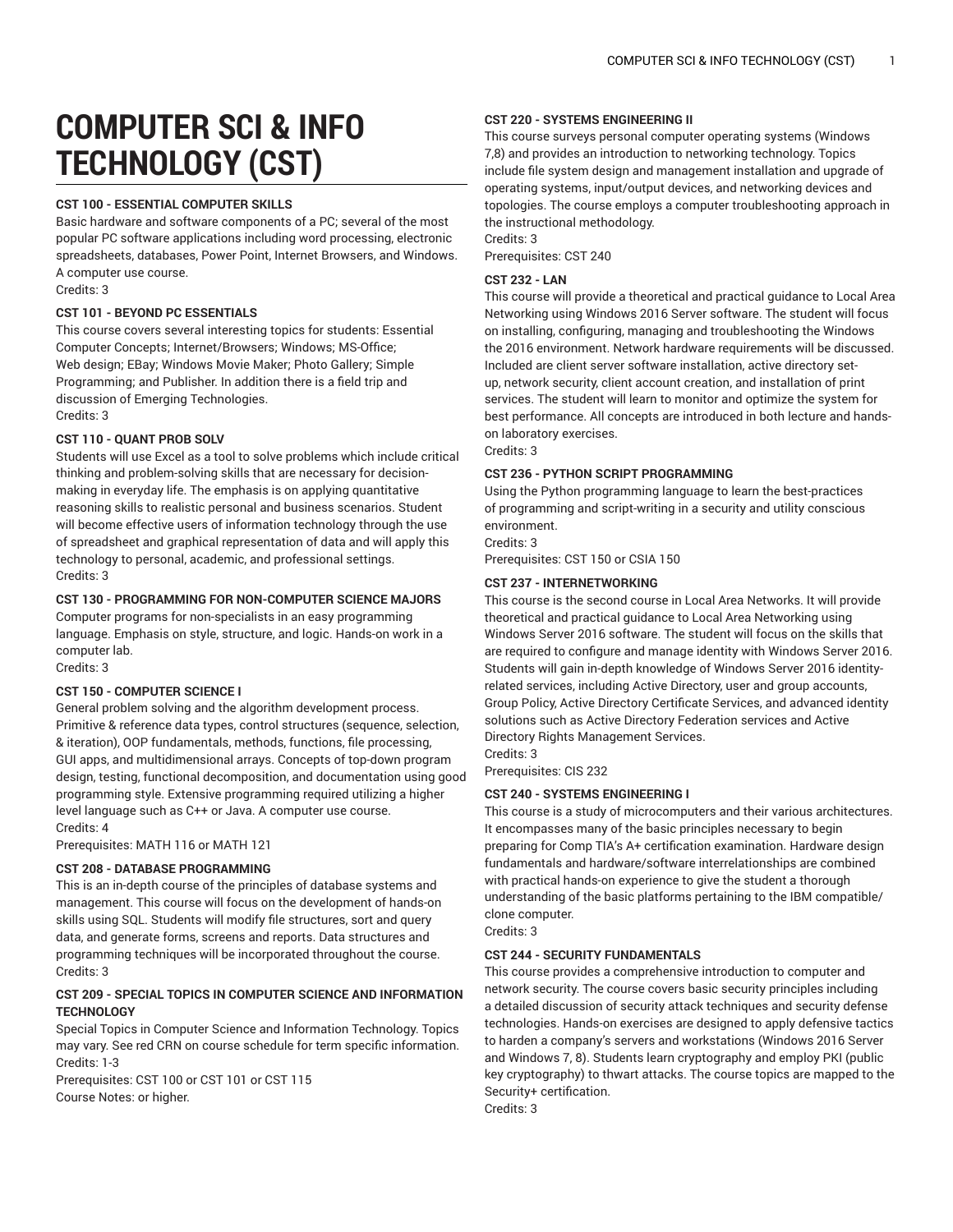## **CST 250 - COMPUTER SCIENCE II**

Continuation of CST l50; development of problem solving using a high level language including abstract data types, inheritance, recursion, generics, lists, sets, maps, stacks, queues, trees and file I/O. Multiple sorting and searching algorithms including an introduction to concepts of program complexity. Extensive programming required. A computer use course.

Credits: 4

Prerequisites: CST 150 or CSIA 150

Course Notes: MATH 245 recommended. A computer use course.

## **CST 255 - OPEN SOURCE COMMUNITIES**

Exploration of the Open Source world, its history, and its contribution to current topics such as social justice, information freedom, equality and the nature of democracy. Discussion of the role it has played in recent events. Investigation of the politics of the open source world and their relationship to traditional geopolitics. In addition, this course will also seriously examine the practical side of open source and its economic impact on both businesses and households in the developed and developing worlds.

Credits: 3

Prerequisites: ENG 102

## **CST 261 - COMPUTER ORG & ASSEMBLER**

Introduction to computer hardware structure using assembler language. Internal hardware and software structure of a CPU that is normally hidden from programmers using a high level language. Extensive programming in the assembler language of the CPU. A computer use course. Credits: 3

Prerequisites: CST 150 or CSIA 150

## **CST 262 - LINUX SECURITY**

This is a second course in the Linux operating system. The focus is on the administration tasks associated with adding security to Linux servers. Lab exercises include creating user accounts, setting file permissions, configuring the Apache web server for security, and configuring Samba file sharing for security. Security fundamentals are covered, including encryption and authentication. (Prerequisite: CIS 261) Credits: 3

Prerequisites: CIS 261 or CST 318

## **CST 264 - NET ESSENTIAL**

This course introduces the architecture, structure, functions, components, and models of the internet and other computer networks. The principles and structure of IP addressing and the fundamentals of Ethernet concepts, media, and operations are introduced to provide a foundation for the curriculum. By the end of the course, students will be able to build simple LANs, perform basic configurations for routers and switches, and implement IP addressing schemes.

Credits: 3

Prerequisites: CST 150

## **CST 265 - ROUTING AND SWITCHING**

This course focuses on initial programming of routers and switches. The course begins with IP sub-netting calculations using binary math. Basic switching concepts are then described in detail. Switch VLANs are created and programmed, and inter-VLAN routing is configured. Static routing is configured on routers using both IP versions 4 and 6. (Prerequisite: CIS 264) Credits: 3

Prerequisites: CIS 264 or CST 301

## **CST 266 - ROUTER CONFIG**

This course focuses on dynamic routing protocol categorization – Interior/Exterior, Classful/Classless, Distance Vector/Link State, and Open Standard/Cisco Proprietary. Router configuration lab exercises are conducted using the RIP and OSPF routing protocols. Router Access Control Lists (ACLs) for security policy implementation are applied. IP address management with DHCP and NAT are employed. (Prerequisite: CIS 265)

Credits: 3

Prerequisites: CIS 265

## **CST 270 - SYSTEMS ANALYSIS AND DESIGN**

Methodologies, tools, and techniques used in the computer systems development life cycle. Planning, analysis, and design phases of a project, including Software Engineering methodologies. The larger context of business processes, competitive advantage, documentation requirements, and data modeling, including the use of UML. Credits: 3

Prerequisites: (CST 150 or CSIA 150) and ENG 102

## **CST 280 - INTRODUCTION TO ALGORITHMS**

The course focuses on basic techniques used to design and analyze efficient algorithms. The major topics include: the divide-and-conquer approach, sorting algorithms, graph algorithms, the greedy approach, dynamic programming, computational complexity. Credits: 3

Prerequisites: CST 250 or (CST 150 and MATH 245)

## **CST 301 - COMPUTER NETWORKING**

This is an introductory course on the design and analysis of computer networks. It covers Internet protocols, application layer protocols, routing, wireless communication, and basic network security problems. Credits: 3

Prerequisites: (CST 150 or CST 236) and CST 318

## **CST 309 - DATA MINING**

Methods of knowledge discovery in massive data, i.e. the study of computer-assisted process of digging through and analyzing enormous data sets and then extracting the 'meaning' of the data by applying mathematical methods. The methods that we study in this course are designed to predict behaviors and future trends based on existing data. Topics include classifications techniques, clusterization techniques, association rule discovery techniques, techniques for improving data quality.

#### Credits: 3

Prerequisites: (MATH 217 or MATH 347) and MATH 246 and CST 150

## **CST 310 - GAME THEORY AND APPLICATIONS**

Study of the ways in which strategic interactions among players produce outcomes with respect to their preferences (or utilities). This course covers game-theoretic foundations of cooperative and non-cooperative behavior. The course emphasizes applications drawn from artificial intelligence, decision theory, economics, psychology, and finance. Credits: 3

Prerequisites: ACSC 300 or MATH 300 or ACSC 246 or MATH 246 and (MATH 245 or MATH 290 or MATH 217 or MATH 238 or MATH 347)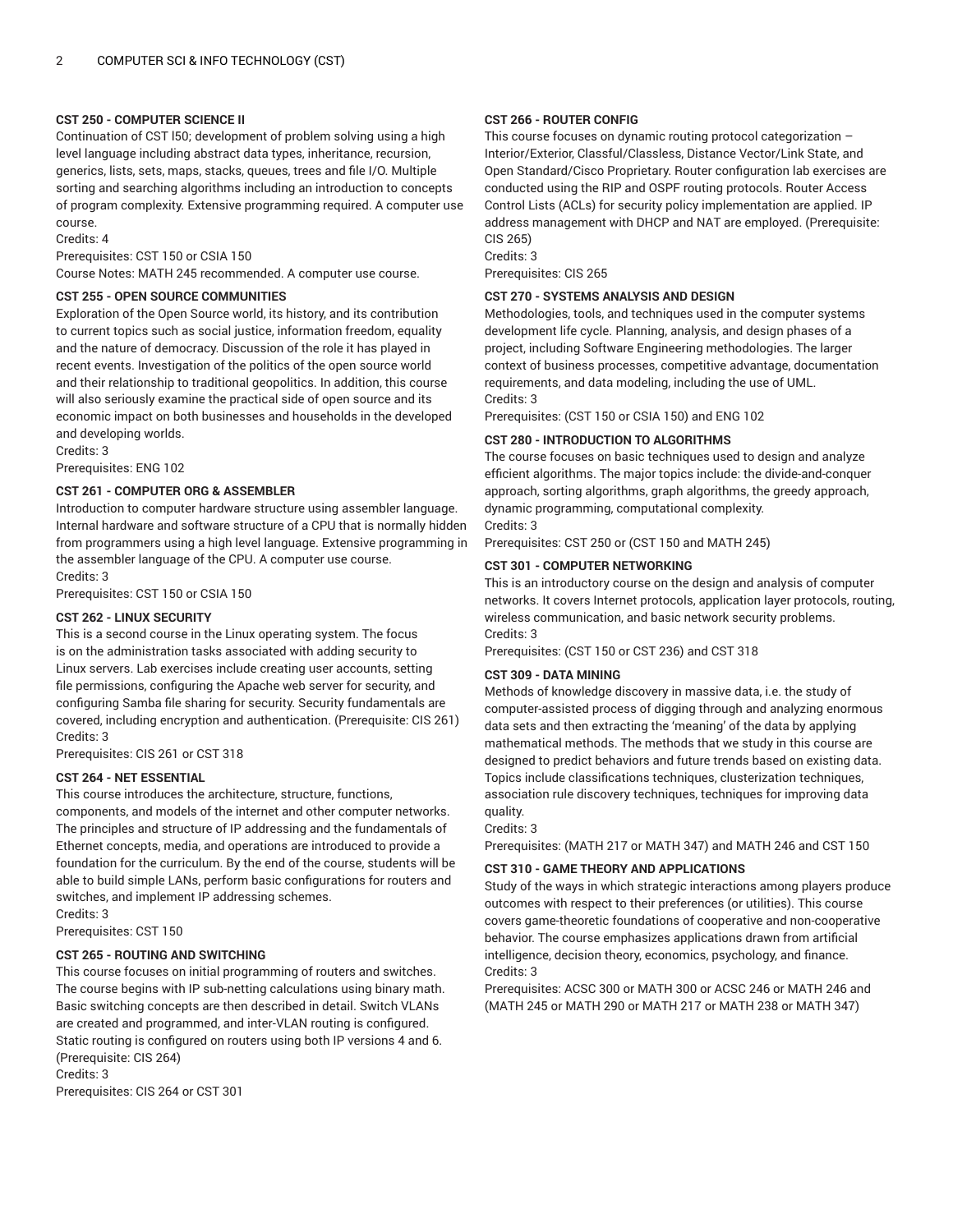#### **CST 311 - ANALYSIS OF REAL WORLD NETWORKS**

The study of real-world networks such as social networks, technological networks, networks of information, biological networks. This study combines methods and techniques from mathematics, computer science, social sciences, and many other areas. Course topics include the measurement of networks, methods for analyzing network data, models of networks, models of processes taking place on networks, etc. Credits: 3

Prerequisites: MATH 245

## **CST 312 - BIG DATA**

Coverage of approaches and methods for very large-scale data collections (Big Data). Also covers the place of Big Data in society and in business including economic, social, ethical and cultural implications. Students will learn to use map-reduce workflows and Big Data tools such as the Hadoop ecosphere.

Credits: 3

Prerequisites: CST 280

Course Notes: A computer use course. Broadband Internet required.

#### **CST 313 - IT MANAGEMENT**

The purpose of this class is to introduce the student to various topics concerning the job of the IT manager. The goal of this course is to make you a more knowledgeable IT person who can better understand the roles and functions of the IT Manager in both small and large-scale companies. For those of you who might wish to someday fill this role, it is a way to learn the concepts before you find yourself in this position. In addition, for those of you who do not seek this position, it will give you a better idea on how to relate to and understand the important role of the corporate IT Manager.

Credits: 3

Prerequisites: CST 150

#### **CST 315 - DATABASE MANAGEMENT**

This course will focus on all aspects of managing a database, including database installation,configuration and administration, data warehousing, performance issues, database security, database architecture and disaster recovery operations. Students will install Microsoft SQL Server client-server software on Windows Server.

Credits: 3

Prerequisites: CST 208 or CST 333

#### **CST 317 - OPERATING SYSTEMS**

An in-depth study of the components and functions of computer operating systems. Topics include system services, file system management, memory management, resource allocation, scheduling, processing levels, multitasking, deadlocks, and interprocess protection mechanisms. Programming projects involve use of system calls in UNIX and Windows. A computer use course.

Credits: 3

Prerequisites: CST 150 and CST 261

## **CST 317R - CREATING IPHONE APPS**

This course introduces mobile application programming environment using Apple's iOS SDK for building iPhone applications. Students will learn the Swift programming language along with necessary libraries of reusable software components to develop and deploy iPhone applications. Upon course completion, students will be able to write simple iPhone applications. (Prerequisite: CIS 318 recommended) Credits: 3

#### **CST 318 - INTRODUCTION TO UNIX**

A hands-on introduction to the UNIX operating system family focused on learning important UNIX concepts, such as the shell, command line utilities, file system, access control/permissions, process management, and networking, as well as learning to automate system administration tasks through programming with the shell and in Perl. Credits: 3

Prerequisites: CST 150 or CSIA 150 or CIS 318

#### **CST 318R - IPHONE APP DEV**

Students are introduced to iPhone SDK's Xcode, Interface Builder, and UIKit framework to build iPhone applications. Students will learn to use powerful features of the Swift, Cocoa Touch, and the various iOS SDK libraries and frameworks for developing and deploying applications on iPhone. Upon course completion, students are expected to produce a mobile solution for a real-life solution. (Prerequisite: CIS 417) Credits: 3

Prerequisites: CST 317R

#### **CST 318RM - JAVA PROGRAMNG**

This course introduces fundamentals of Java programming language to create Android applications. Students will learn key programming concepts including variables, decision structures, lists, arrays, user interface components, error handling, testing and debugging. The course provides students hands-on experience in using Android development environment and techniques for writing Android applications. Upon course completion, students will be able to write simple android applications.

Credits: 3

## **CST 320 - INDEPENDENT STUDY**

Independent studies allow a student to explore a topic or area of interest. Students will propose a topic for tutorial study under the guidance of a supervising faculty member. Course can be repeated up to 12 hours. Credits: 3

#### **CST 327 - SOFTWARE PROJECT MANAGEMENT**

Types of problems, decisions, and critical success factors that typically confront software project managers and software engineers. The various management skills and methodologies used for planning, organizing, staffing, influencing, and controlling such projects. Credits: 3

Prerequisites: CST 150 or CSIA 150

#### **CST 333 - DATABASE SYSTEMS**

Theory and practice of databases with emphasis on how to create, maintain, and query a database with SQL. Course topics include the relational model, queries and data manipulation in SQL, integrity constraints, triggers, recursive queries, functional dependencies and normalization, indexing, etc.

Credits: 3

Prerequisites: MATH 121 or MATH 122 or MATH 231 Course Notes: MATH 245 Recommended

## **CST 335 - ETHICAL HACKING & COUNTERMEASURES**

This is a hands-on Cyber Security course that will prepare students for the Certified Ethical Hacker certification. The course is an introduction to ethical hacking tools and incident handling. Areas of instruction include various security tools and vulnerabilities of operating systems, software and networks used by different type of hackers to access unauthorized information. This course also addresses incident handling techniques used when information security is compromised.

Credits: 3

Prerequisites: CST 150 and (MATH 121 or MATH 116)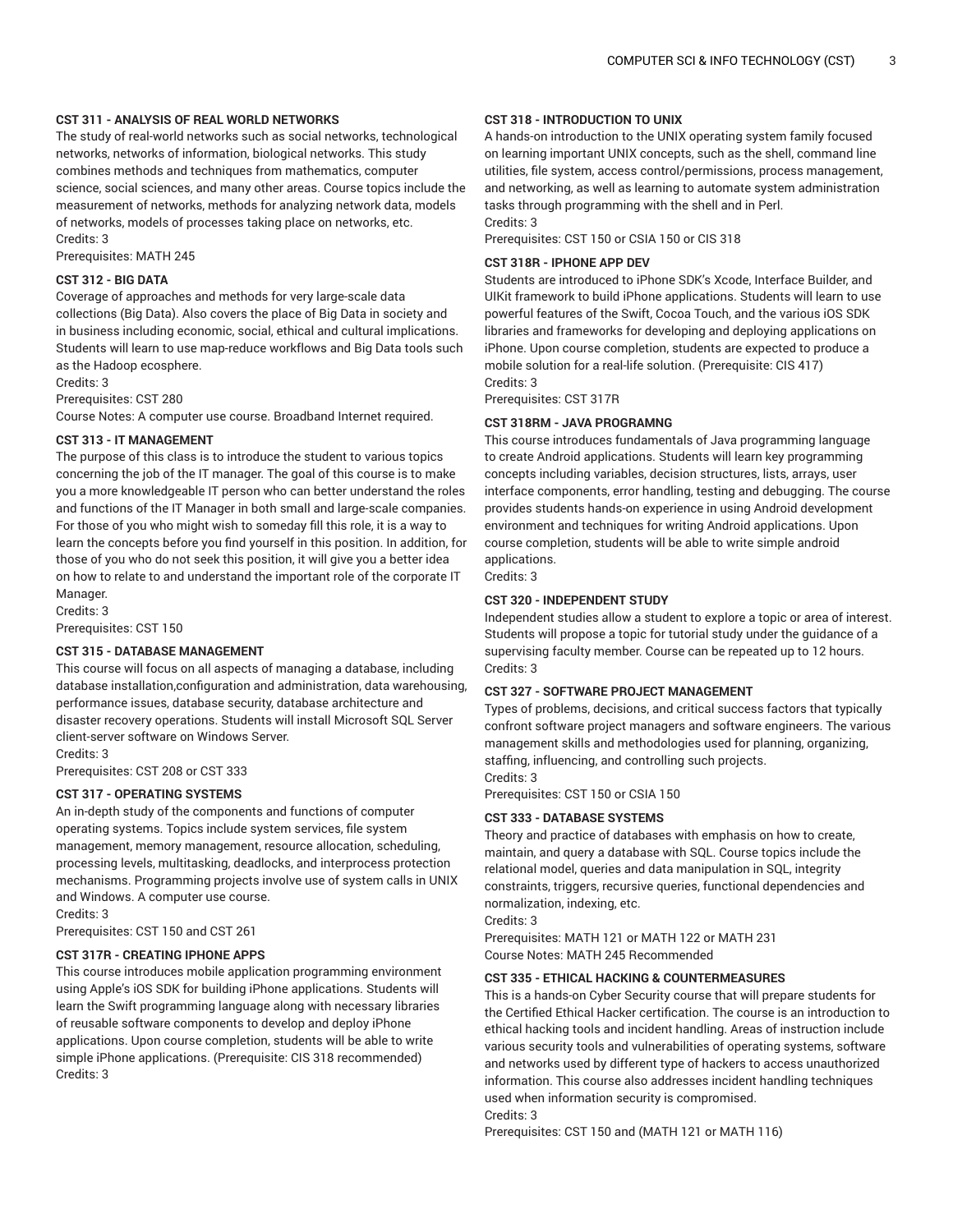## **CST 336 - PRACTICAL COMPUTING WITH DATA IN PYTHON**

Focuses on using a simple programming language python to work with data when Excel, SPSS and similar tools are not adequate. When tables are too big or the desired result is difficult or impossible to express in terms of formulas, using python can be the quickest, easiest and most productive way to derive value from data in a scientific or enterprise setting. This course provides the skills and understanding required to succeed in these situations.

#### Credits: 3

Prerequisites: CST 250 or CSIA 250 or CST 236 or CSIA 236 Course Notes: Computer programming experience not required.

## **CST 337 - THEORY OF COMPUTATION**

Fundamentals of computing with emphasis on questions of what can and cannot be computed in principle, what can and cannot be computed efficiently. Course topics include models of computation, decidable and undecidable problems, computational complexity, probabilistic computation, interactive protocols, quantum computation, etc. Credits: 3

Prerequisites: MATH 245 or MATH 290 or (MATH 300 or ACSC 300)

#### **CST 338 - EFFICIENT COMPUTING**

This course is about algorithmic techniques for solving computational problems efficiently and about obstacles to efficient computing. The major topics include approximation algorithms and randomized computation.

Credits: 3

Prerequisites: CST 280

## **CST 340 - COMPUTER ARCHITECTURE**

Internal organization of the components of computer systems with special focus on the design of the central processing unit and the internal hardware and software structure of a CPU that is normally hidden from programmers using a high level language. The construction of a rudimentary computer using logic gates, light emitting diodes(LEDs), resistors, capacitors, and push-button switches on a prototyping circuit board and the programming of that computer in the assembler language of the CPU constructed is required.

Credits: 3

Prerequisites: CST 150 or CSIA 150

## **CST 343 - O.O.P AND WEB SERVICES**

An extensive course in programming emphasizing the development of reusable software components via the object oriented programming (OOP) capabilities of C# and the Microsoft .NET framework. Topics include user interface controls, exception handling classes, function overloading and default arguments, operator overloading; event driven programming, polymorphism; and UML. Extensive programming required. Credits: 3

Prerequisites: CST 250 or CSIA 250 or CST 365

## **CST 343R - WIRELESS TECHNOLOGIES**

This course explores the latest wireless technologies in the networking industry. Currently, this includes, Wireless LAN 802.11a/b/g/n, Bluetooth, Cellular, IR, microwave, satellite, and WiMax. An important aspect of this study is wireless security implemented through the standards of 802.1 1i (advanced cryptography) and 802.1x (RADIUS). Students receive both historical coverage and future expectations through personal research and practical laboratory experiments. A business perspective illustrates how these concepts relate to real-world personal and corporate networks. Credits: 3

#### **CST 344 - NETWK SECURITY**

This course aims to provide a practical, up-to-date and comprehensive survey of network-based and Internet-based security applications and standards. Topics include authentication, cryptography, encryption, digital signatures, and key exchange. Current applications explored in this course include: Kerberos, PGP, S/MIME, PKI, firewalls, and anti-virus software.

Credits: 3

#### **CST 345R - ADV NET SERV**

In this course, students will study a set of advanced network services that are used to support core business functions. Examples of such services include email, firewalls, and voice over IP. These services go beyond the range of essential network services covered in previous networking courses. (Prerequisite: CIS 232)

Credits: 3 Prerequisites: CIS 232

## **CST 346R - COMPUTER FORENSICS**

An introduction to the procedures and techniques used to identify, extract, validate, document and preserve electronic evidence. General legal issues such as the proper handling of evidence, chain of custody, and admissibility in court also covered. Credits: 3

Prerequisites: (CIS 240 and CIS 261) or CST 318

#### **CST 347 - NETWORK MANAGEMENT**

This course focuses on network management, server virtualization, and specialized server hardware. The servers will employ the Windows Server 2008 and Linux operating systems. Clients will employ the Vista and Linux operating systems. Virtualization software will include VMWARE and Windows Server 2008 Hyper-V Virtual machine manager. Lab setup will include Blade server hardware, wireless routers and access points, switches and printers with network monitoring agents, and specialized network management software. Green technologies for IT are addressed. Credits: 3

Prerequisites: (CIS 232 and CIS 261 and CIS 264) or (CST 232 and CST 301 and CST 318)

## **CST 348 - SOFTWARE ENGINEERING I**

Provides an overview of the software engineering process and software life-cycle models. Gives a detailed study of the analysis, specification and design phases. Students will work in teams to gain experience in software development methodology, software analysis and design, and developing a prototype.

Credits: 3 Prerequisites: CST 250 or CSIA 250

## **CST 354 - INTRODUCTION TO PROGRAMMING**

An introduction to the methods and procedures for the development of logical, well-structured computer programs using the Java programming language. The three logical constructs of sequence, selection, and iteration are emphasized. In addition, we'll focus on Objectoriented programming including abstract data types, inheritance, and polymorphism, fundamental data structures used throughout Computer Science, and algorithm analysis. Extensive programming required. A computer use course.

Credits: 3

Prerequisites: CST 301 or CSIA 301

Course Notes: Restricted to graduate students enrolled in bridge program.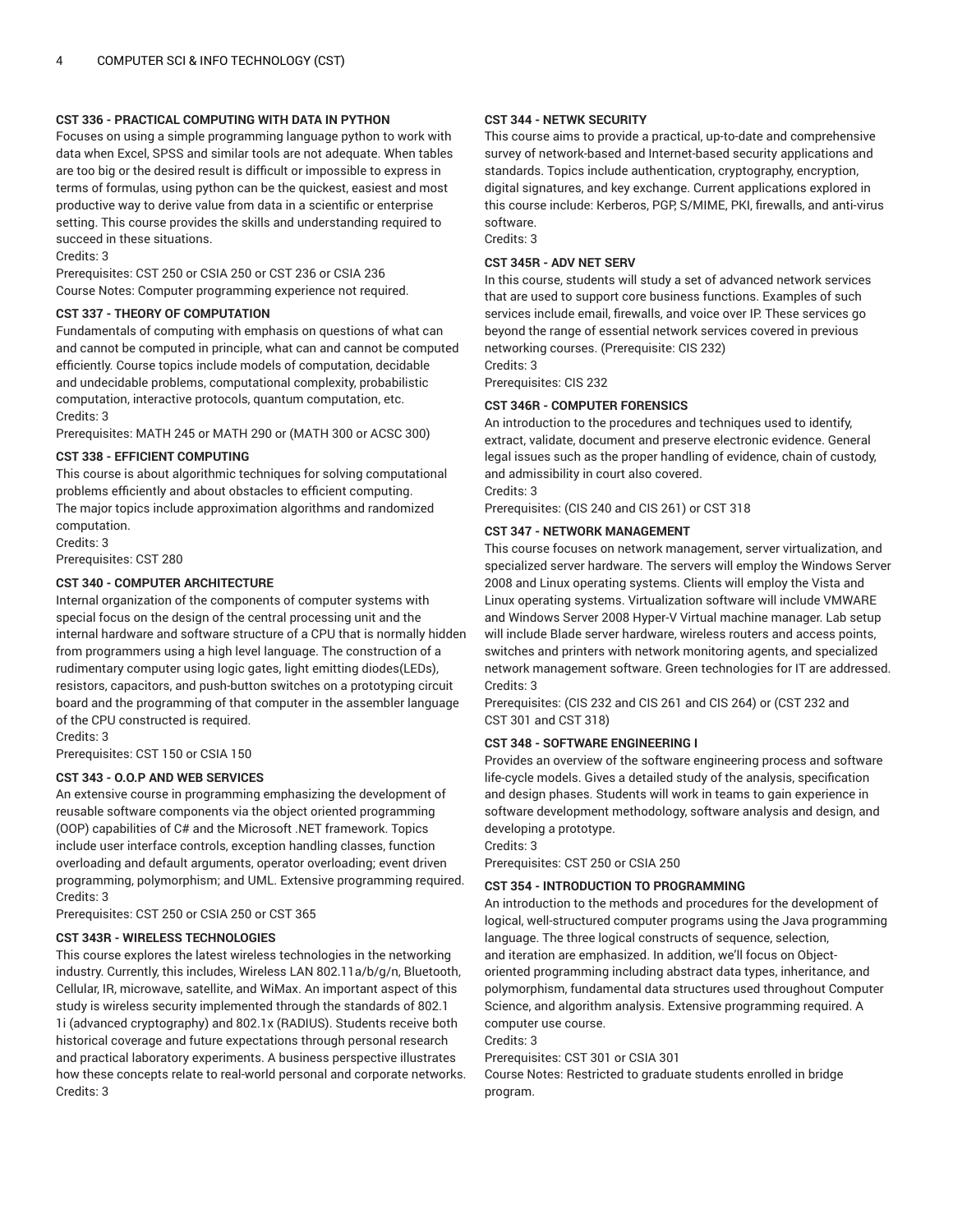## **CST 355 - CRYPTOGRAPHY**

Cryptography provides algorithms and protocols for secure communication over an insecure channel. These tools are also used in many other aspects of information security such as access control or digital signature. Cryptography plays a crucial role in a wide scope of real-world applications, from the classical military and national security applications to email and online banking. The course focuses on concepts and techniques underlying public-key cryptography. Course topics include symmetric cryptosystems, RSA and other public-key cryptosystems, digital signatures, key exchange protocols, secret sharing, identification schemes, etc.

Credits: 3

Prerequisites: (CST 150 or CSIA 150) and MATH 245

#### **CST 356R - ADV INTERNSHIP**

Students serve as interns and apply their skills in real-world employment situations. All internships are project-oriented and directly related to their focus in Computer Studies. Internships are served under the sponsorship of a faculty advisor, and the students will be required to document the results of their experience. (Prerequisite: Junior status) Course can be repeated up to 12 hours.

Credits: 3

#### **CST 357 - SYSTEMS PROGRAMMING**

Introduction to programming at the system level. Programming methods and issues that are specific to working with the operating system. Topics include process, thread model, synchronous and asynchronous event handling, IPC, RPCs and sockets, and distributed applications. Course includes learning to program with JAVA in UNIX and Windows environments. A computer use course.

Credits: 3

Prerequisites: CST 250 or CSIA 250 or CST 365

## **CST 359 - INTRO TO COMPUTER SECURITY**

This course provides an introduction to computer and network security. It covers the basic concepts in computer and network security. The course also provides examples of intrusions and corresponding defense. Some topics in security research will be covered.

Credits: 3 Attributes: Lab Course Prerequisites: CST 317 or CSIA 317 Course Notes: or instructor consent.

#### **CST 361 - DEEP LEARNING**

A course in the theory, algorithms and application of Deep Learning (DL). The course will cover areas such as the foundations and implementation of Neural Networks, and the analysis of algorithms by which computational systems learn to perform tasks. Implementation of several DL techniques with Python, Tensorflow and Keras will enhance the student's understanding of the underlying material. Credits: 3

Prerequisites: CST 250 and MATH 245 and MATH 246

#### **CST 364 - ADVANCED ROUTING & SWITCHING**

This course covers advanced router and switch configuration. Advanced switching features include link aggregation, redundancy, and wireless LANs. Advanced routing configuration focuses on Cisco's enhanced EIGRP routing protocol. Complex multi-area routing is also explored. At the end of the course, operating system management procedures are employed to troubleshoot or upgrade the routers and switches. Credits: 3

Prerequisites: CIS 266 or CST 266

#### **CST 365 - NETWORK APPLICATIONS PROGRAM**

Design and programming applications for networks and the Internet; client side and server side processing; the use of a browser as a client and user interface. Internet protocols and issues such as security, reliability, and management. Course includes learning to program with JAVA in UNIX and Windows environments. A computer use course. Credits: 3

Prerequisites: CST 150 or CSIA 150

#### **CST 366R - WAN TECHNOLOGIES**

This course focuses on the Hierarchical Design of a complex corporate network. Wide Area Networking (WAN) services are configured. The WAN services studies include the Point-to-Point Protocol (PPP). Frame Relay, Broadband, and Virtual Private Networks. This course is the last of five courses preparing students to achieve their Cisco CCNA networking certification.

Credits: 3

Prerequisites: CIS 364 or CST 364

#### **CST 367 - WEB-BASE DATABASE APPLICATIONS**

Interactive web-based applications that use one or several databases with a focus on reliability, fault tolerance, and security. Theoretical and project oriented.

Credits: 3

Prerequisites: CST 250 or CSIA 250 or CST 365 Course Notes: Any 200 level programming course. Prereq: Cst 333 or working knowledge of database design and SQL.

#### **CST 368 - INTERNET SECURITY**

Security issues pertaining to Internet, intranet, and the Web. Web security from the point of view of the user, programmer, and system administrator. HTTP authentication, proxy servers and firewalls; Internet security protocols and Secure Socket Layer; electronic payment systems; certificate management and network access layer security; executable content and scripting languages; mobile code and copyrights. Privacy protection; legal and ethical issues; anonymous browsing and censorship; available security tools. Credits: 3

Prerequisites: CST 301 or CSIA 301

#### **CST 369 - SMARTPHONE APP DEVELOPMENT**

An advanced programming course emphasizing the development of real-world, interactive, data-driven mobile applications using opensource frameworks designed for platforms such as iPhones or Android smartphones. The course will be project oriented and topics include building smartphone user interfaces, working with multimedia, accessing databases, using Internet and location based services, and using other features of modern smartphones. Credits: 3

Prerequisites: CST 250 or CSIA 250

#### **CST 371 - DISTRIBUTED DATABASES**

Use of multiple, physically and logically separate databases. Data modeling, horizontal and vertical fragmentation, distributed query processing, concurrency, deadlocks, and recovery techniques. Heterogeneous and object-oriented databases. Credits: 3

Prerequisites: 9 Credit Hours of Computer Sci

Course Notes: 9 SH of computer science coursework required with a min, grade of C-.